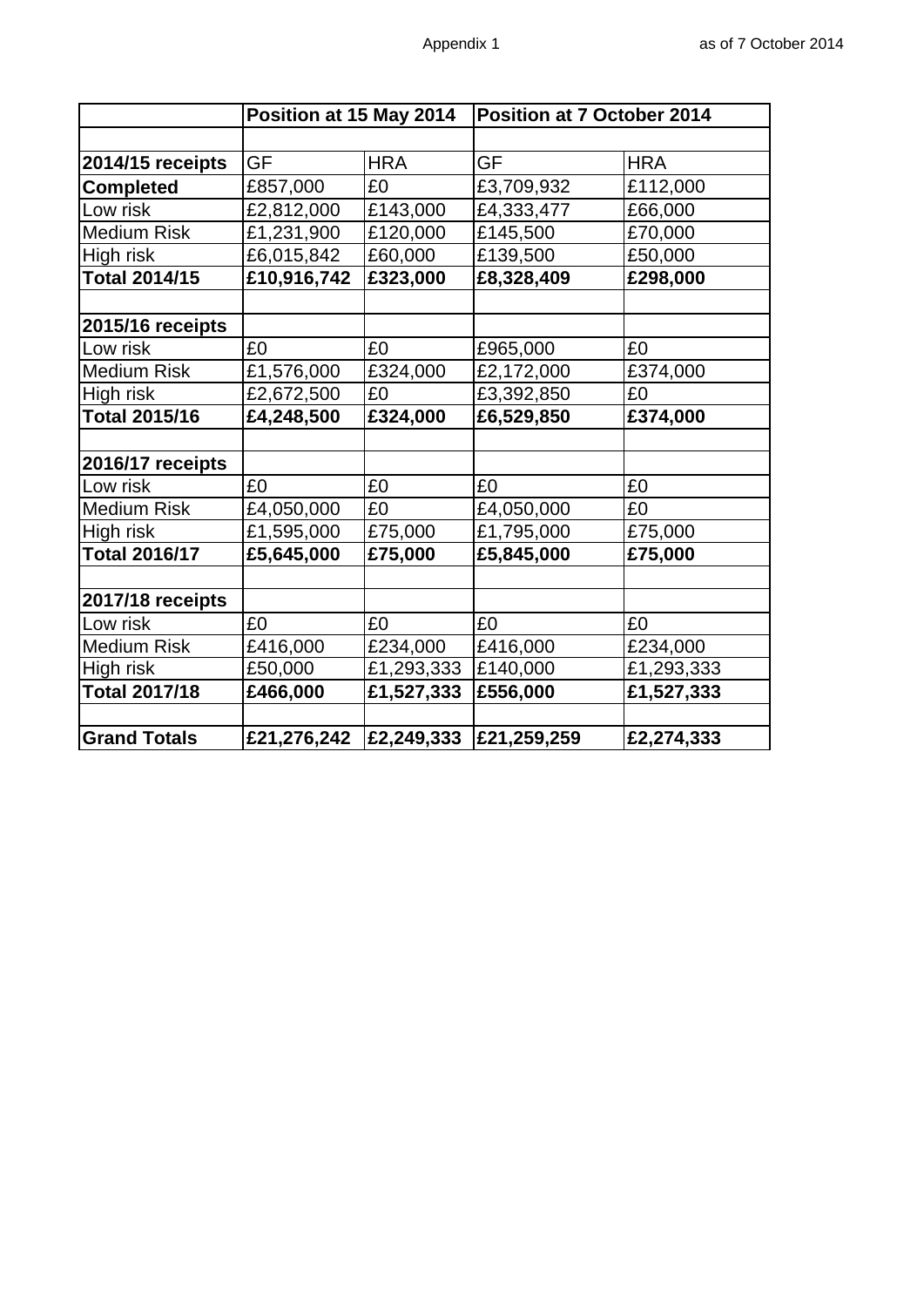| Completed 2014/15                                  | Ward                 |
|----------------------------------------------------|----------------------|
| Santuary Fields, North Anston land adj 29          | Anston and Woodsetts |
| Maltkiln St, The Maltings                          | Boston Castle        |
| Mill Close and land adj, Templeborough             | Boston Castle        |
| Wadsworth Road, Bramley Sites A. B & C - Deposit   | Hellaby              |
| Wadsworth Road, Bramley Sites A. B & C             | Hellaby              |
| Hamilton Road Depot, Maltby                        | Maltby               |
| Land to r/o 22a West Park Drive, Swallownest       | Rother Vale          |
| Fitzwilliam Rd car park A, Eastwood - Deposit      | Rotherham East       |
| Fitzwilliam Rd car park A, Eastwood                | Rotherham East       |
| Fitzwilliam Rd car park B, Eastwood - Deposit      | Rotherham East       |
| Fitzwilliam Rd car park B, Eastwood                | Rotherham East       |
| Saville St, Dalton                                 | Valley               |
| Serlby Lane, Harthill (footpath)                   | Wales                |
| Kimberworth Library/Clinic - Wheatley Rd - Deposit | Wingfield            |

| <b>Completion Expected 2014/15</b>                   | Ward                 |
|------------------------------------------------------|----------------------|
| Dog Kennels Lane, Parkstone House, South Anston      | Anston & Woodsetts   |
| TCN Tesco Overage, Rotherham Town Centre             | <b>Boston Castle</b> |
| <b>Clifton Court, Doncaster Gate</b>                 | <b>Boston Castle</b> |
| High Nook Rd, Dinnington (land RO 62A)               | Dinnington           |
| Wesley Ave, Swallownest - r/o 2 to 8                 | <b>Holderness</b>    |
| Bellows Road shopping centre                         | Rawmarsh             |
| Eastwood Depot, Chesterton Road                      | Rotherham East       |
| Greasbrough Depot, North Drive                       | Rotherham West       |
| March Flatts Community Centre, Thrybergh             | Silverwood           |
| Kimberworth Library, clinic, greenspace, Wheatley Rd | Wingfield            |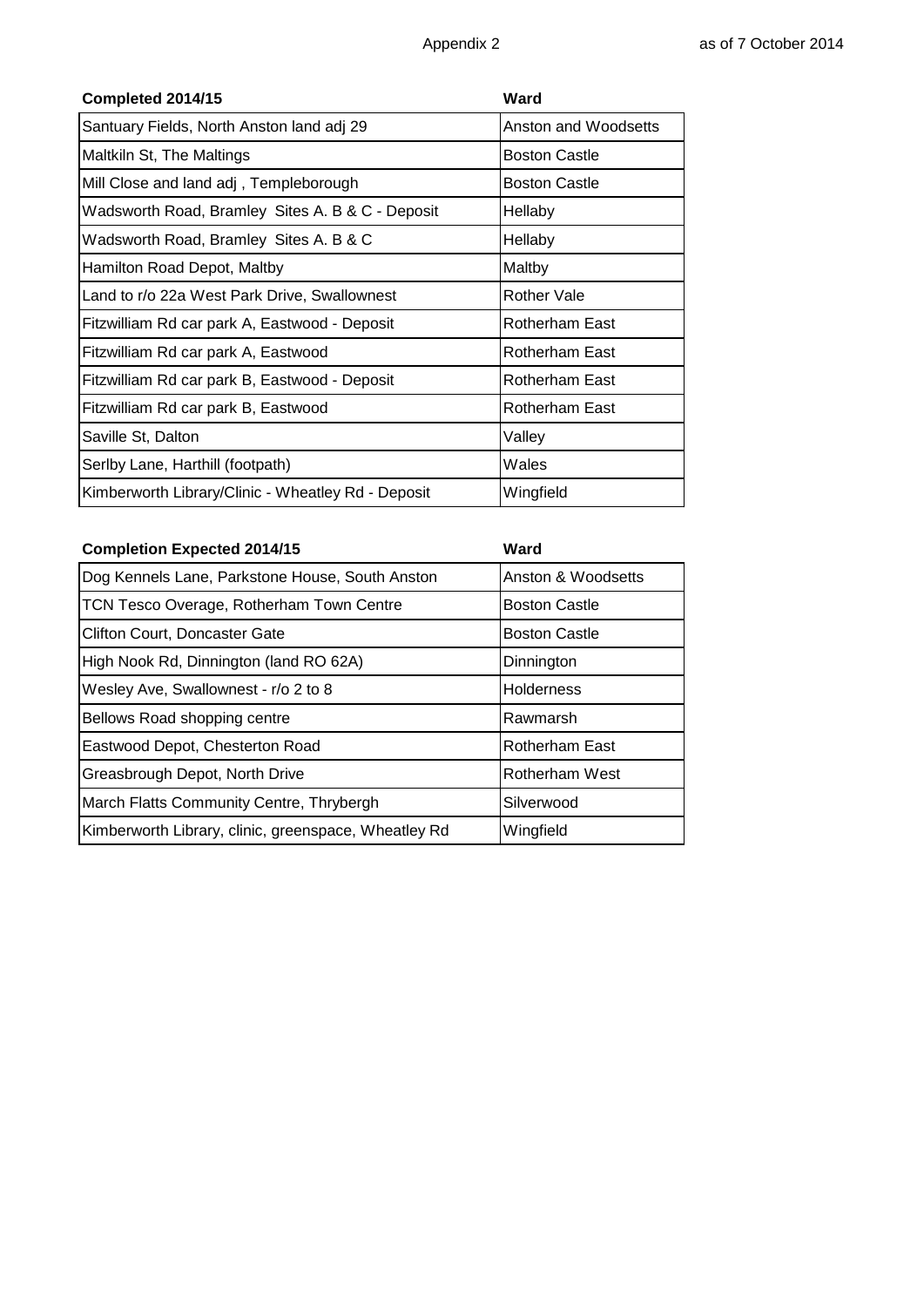| <b>Completion Expected 2015/16</b>           | Ward                 |
|----------------------------------------------|----------------------|
| Doncaster Gate, Former Council Offices       | <b>Boston Castle</b> |
| Oakwood Road West (land to R/O), Broom       | <b>Boston Castle</b> |
| Rothwell Grange, Broom Valley Road           | <b>Boston Castle</b> |
| Maltby Craggs Nursery Site, Walters Road     | Maltby               |
| Rawmarsh Library & District Office, Parkgate | Rawmarsh             |
| Old Fence Church, Swallownest - Land adj     | <b>Rother Vale</b>   |
| Fenton Rd/Henley Lane                        | Rotherham West       |
| Ferham Road, Holmes (land off)               | Rotherham West       |
| Kirk House, Browning Road                    | Valley               |
| Dalton Lane, Dalton                          | Valley               |
| Century Business Park East Plot 3, Wath      | Wath                 |
| Century Business Park East Plot 4, Wath      | Wath                 |
| Century Business Park East Plot 5A, Wath     | Wath                 |
| Century Business Park East Plot 5B, Wath     | Wath                 |
| Century Business Park East Plot 6, Wath      | Wath                 |
| Station Road, Manvers Way - Hotel Site       | Wath                 |
| Former International Centre, Kimberworth     | Wingfield            |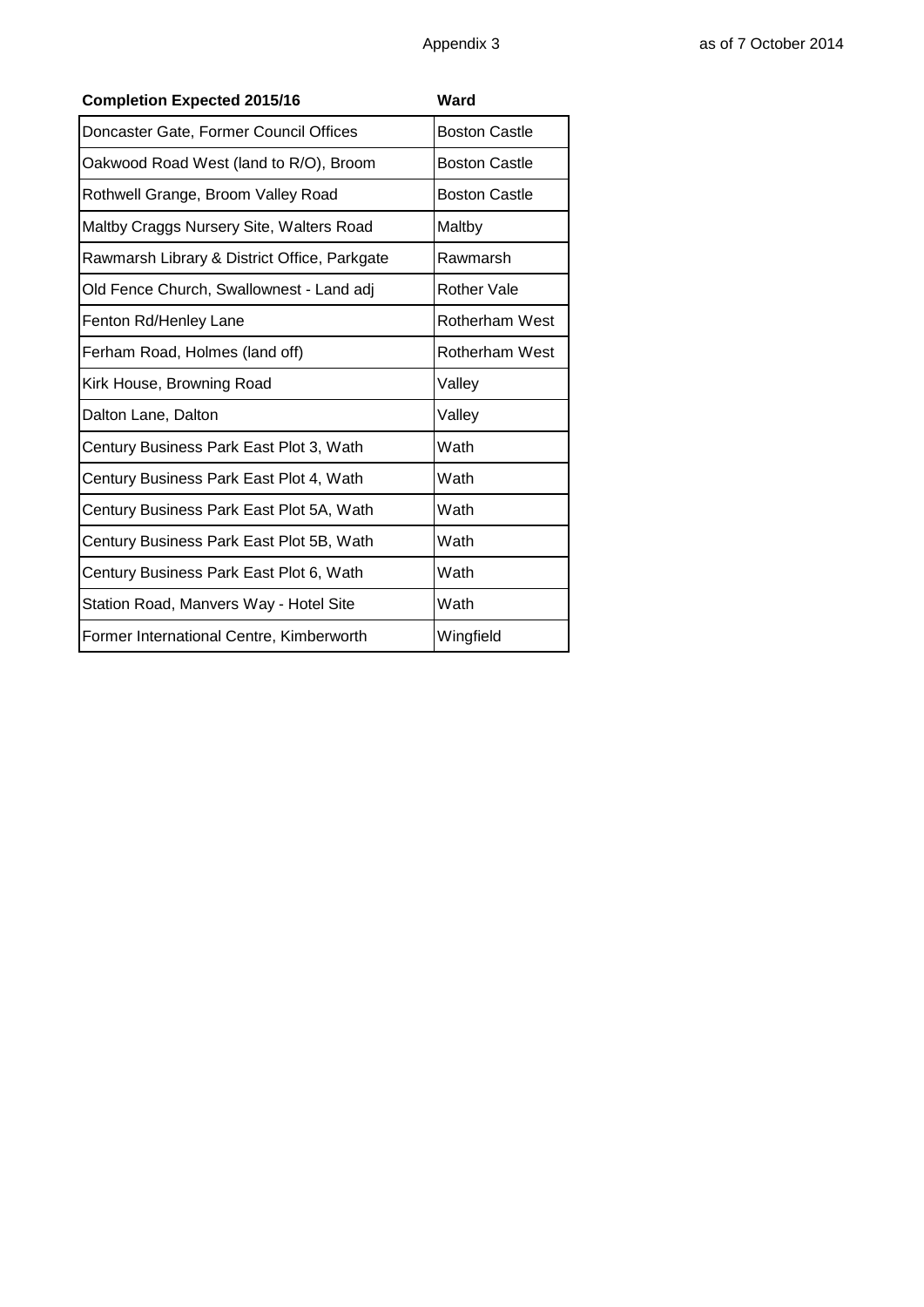| <b>Completion Expected 2016/17</b>         | Ward                 |
|--------------------------------------------|----------------------|
| Herringthorpe Leisure Site                 | <b>Boston Castle</b> |
| Undergate Rd, Dinnington - Site 2          | Dinnington           |
| Melton High Street, (Longfold) West Melton | Hoober               |
| Pontefract Road, Manvers Way - Land adj    | Wath                 |
| Station Road, Land adj Turner Hire         | Wath                 |
| Swinton House Club, Swinton                | Swinton              |
| Undergate Rd, Dinnington - Island Site     | Dinnington           |
| Undergate Rd, Dinnington - Leisure Site    | Dinnington           |